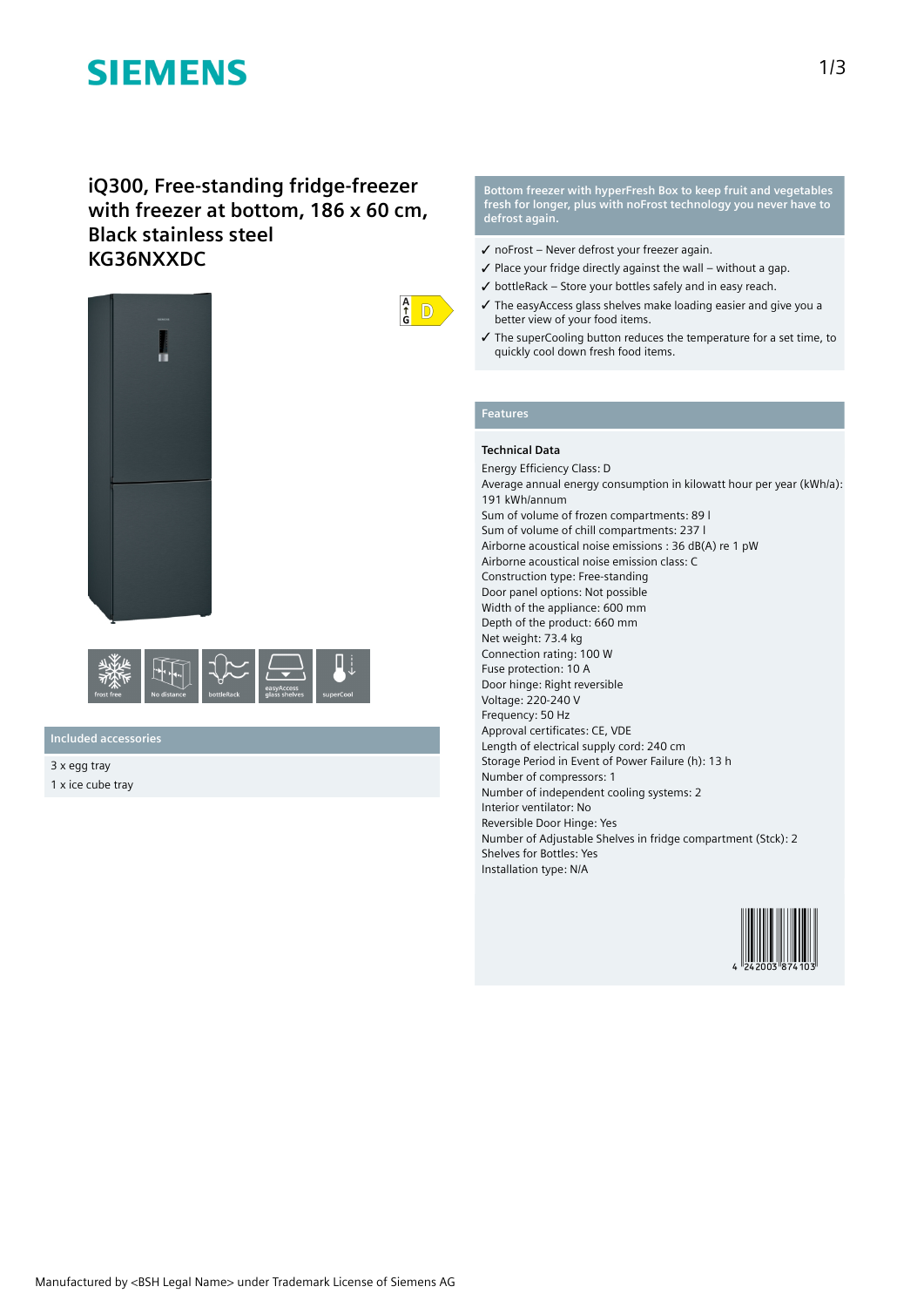# **SIEMENS**

# **iQ300, Free-standing fridge-freezer with freezer at bottom, 186 x 60 cm, Black stainless steel KG36NXXDC**

# **Features**

### **Functions**

- Black steel anti-fingerprint finish doors and cast iron side panels
- Integrated vertical handle
- LED fridge light with Soft Start

### **Design features**

- NoFrost, never have to defrost ever again
- Electronic control (2 LED chains)
- Twin evaporators allows independent temperature control and ensures there is no transference of humidity between the fridge and freezer cavity.
- Optical and acoustical door open warning system
- optical and acoustical Optical and acoustical
- Super Cooling: automatic deactivation
- Automatic defrost in fridge section

## **Design features**

- 4 removable safety glass shelves of which 2 are easy pull out
- Door shelves in fridge door: 1 large and 2 small.

#### **Freshness System**

- coolBox extra cold fridge drawer. Ideal to store meat and fish.
- 1 hyperFresh box with integrated humidity control
- ●

# **Food freshness system**

● 3 freezer drawers

### **Dimension and installation**

● Dimensions: 186 cm H x 60 cm W x 66 cm D

# **Key features - Fridge section**

- Right hinged door, door reversible
- Height adjustable front feet
- Connection value 100 W
- $220 240V$

## **Key features - Freezer section**

● 3 x egg tray, 2 x ice cube tray

## **Country Specific Options**

- Based on the results of the standard 24-hour test. Actual consumption depends on usage/position of the appliance.
- To achieve the declared energy consumption, the attached distanceholders have to be used. As a result, the appliance depth increases by about 3.5 cm. The appliance used without the distance holder is fully functional, but has a slightly higher energy consumption.

### **Additional features**

# **Design features**

# **Dimension and installation**

#### **Performance and Consumption**

- EU19\_EEK\_D: D
- Total Volume : 326 l
- Net Fridge Volume : 237 l
- Net Freezer Volume : 89 l
- Freezing capacity 24h : 10 kg
- Annual Energy Consumption: 191 kWh/a
- Climate Class: SN-T
- Noise Level : 36 dB , EU19\_Noise emission class\_D: C
- Temperature rise time : EU19\_Temperature rise time\_D: 13 H